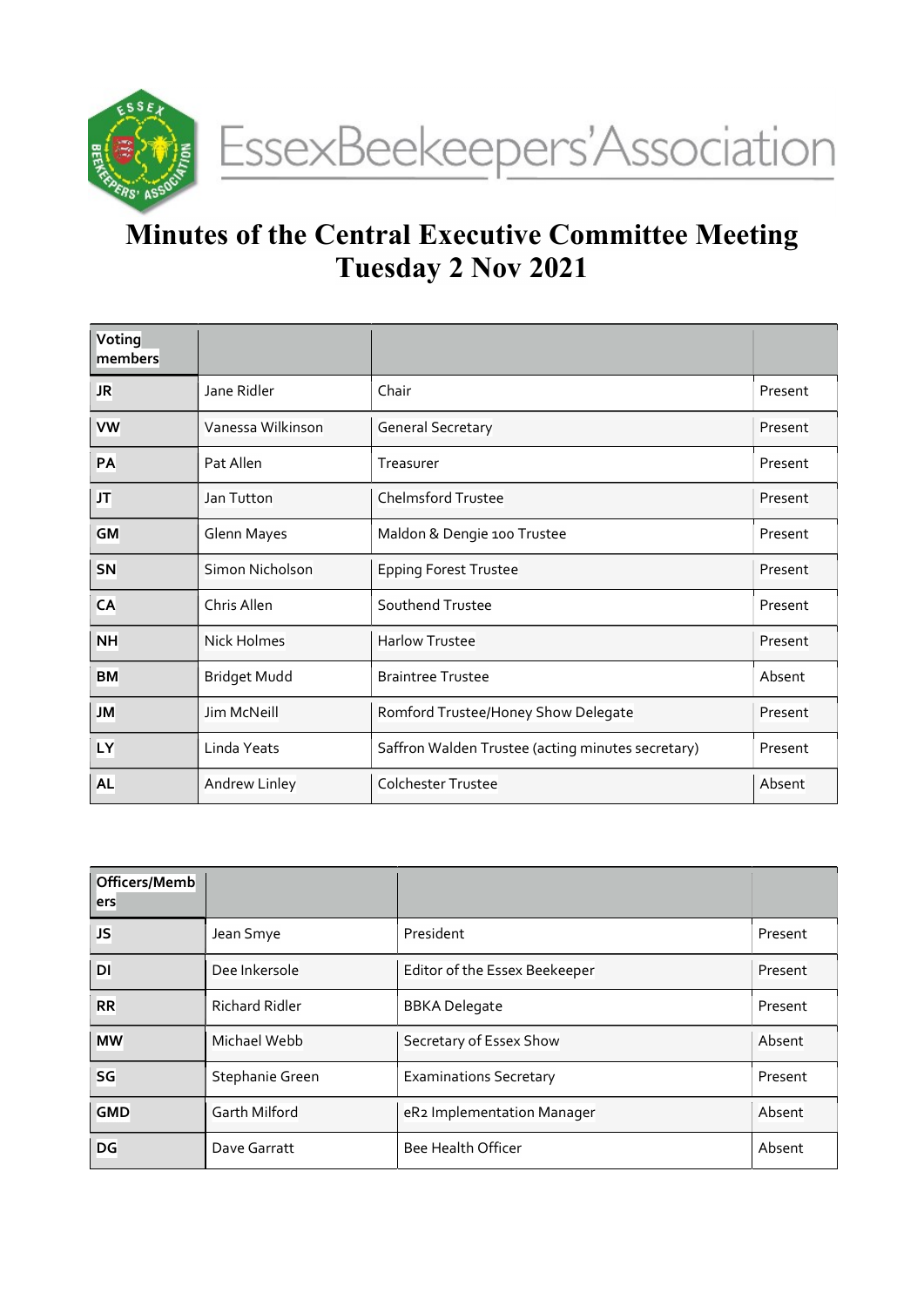## 1. Apologies for absence

Michael Webb

# 2. Minutes of CEC meeting held Tuesday Sept 7 2021

Action JR signed copy of minutes and will pass to VW

#### 3. Matters arising not on agenda/action updates

Item 3 There is one outstanding signed Trustee Responsibility document to be returned (NH).

Action list DG is asked to send a note to all EBKA members reminding them to register with Beebase.

Action DG to contact members re Beebase.

#### 4. Treasurer's report

PA reported that she had received requests for payment from SG and JM. These were unanimously approved. JM to check whether invoice for prize money is available. PA reported that she had met with a firm of accountants who would be willing to carry out the independent check on accounts. The firm (Versa Accounting of Upminster) will write to JR with a proposal including an estimate of their fees.

Action JR to pass on this information to CEC members. Action PA will follow up the proposal to align the BBKA and eR2/EBKA years.

#### 5. Governance (VW, JR, CA & KL)

The committee met last week. Paul Wiltshire recently stood down from the committee and was warmly thanked for helping to develop EBKA policies over a number of years. It was proposed by VW, seconded by JR that Keith Lomax replace him. This was carried unanimously.

The following documents were presented:

- Finance policy- addition of para 5 ito ensure compliance with charity commission trading regulations. Agreed unanimously.
- Guidelines for examining accounts- no changes. Carried unanimously.
- Insurance- prepared by KL. The requirement that members of the public must not handle bees on taster days was discussed. By a majority of 5 to 3 with 1 abstention this requirement is to be removed. Otherwise accepted.

A safeguarding policy will follow at the January CEC meeting.

#### 6 Harlow Division and 2022 conference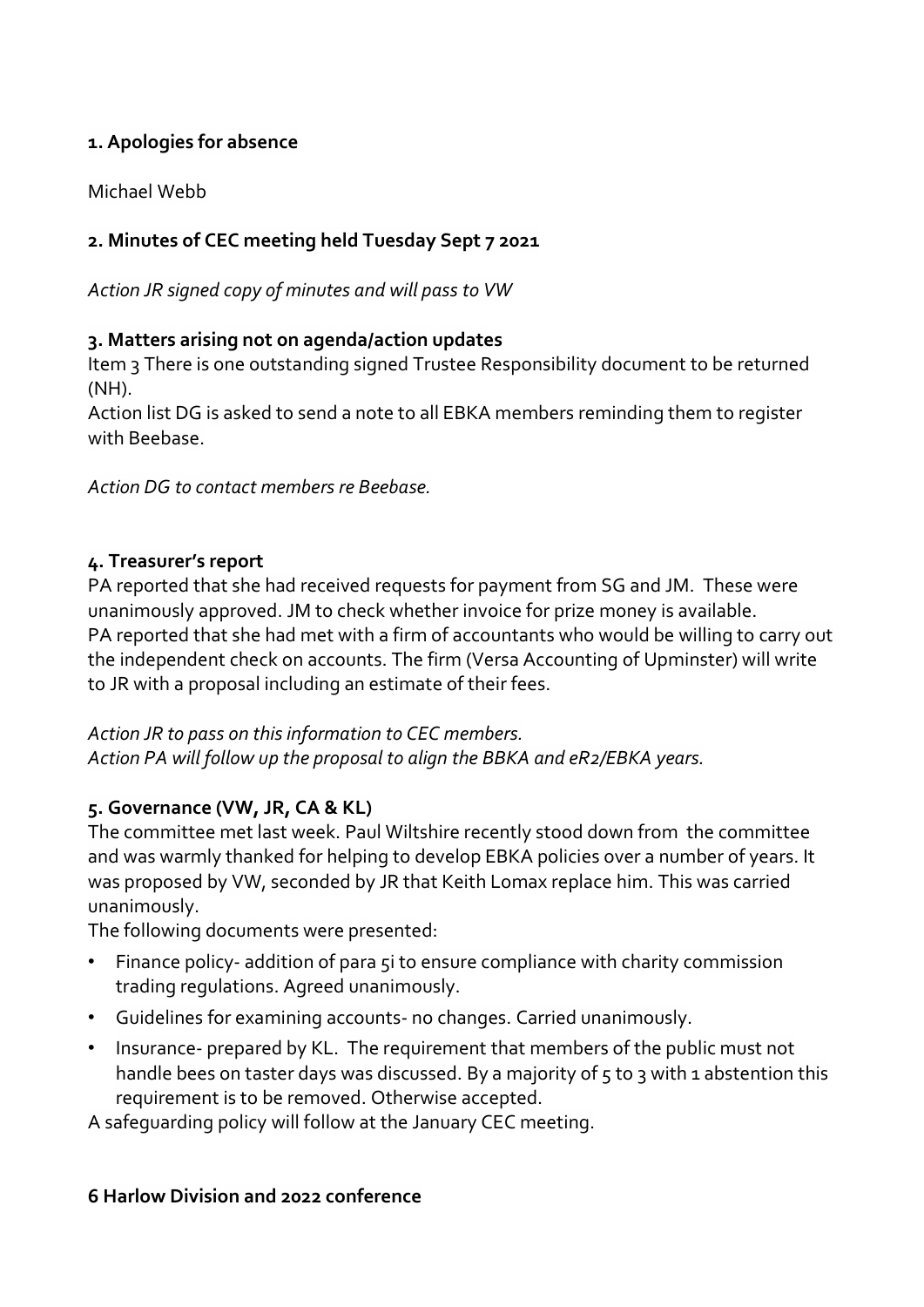The working party (NH, JR, RR, DG, SN and Ed Smith) reported on their progress..

Cohesion- this is challenging for all divisions at present. A Christmas social is planned for Harlow to promote this.

New blood- there is a waiting list of 40 interested in training. It is hoped that a course can be run.

Maintaining enthusiasm- members will be invited to meetings of other divisions, JR will provide a newsletter.

RR will provide support for finance.

At PA's request, the committee minuted its thanks to the working party.

#### Action Make Harlow members aware of divisional meetings via JR.

The 2022 conference would have been Harlow's responsibility Epping was asked to take on the responsibility in September and is still considering if it has the capacity to take on this and the other accompanying responsibilities and is looking for non-committee members to be involved. Ways and means of minimising the workload were discussed. The role of presiding officer has to be filled but is not demanding. Support from those involved in previous conferences was offered (JS, VW).

#### 7 New Webmaster

Graeme Crook from Chelmsford division who has appropriate skills and would be supported by Brian Spencer was proposed. NH will close the empty Paypal account. Carried unanimously.

# 8 The Essex Beekeeper

DI was welcomed and thanked for her work to date. She explained that she was currently using Word having not found significant advantages in the publishing software. A discussion followed, PA offered support and other possibilities were suggested. In the end, DI should have the final choice. It was noted that para 11 from the Trustee Handbook should be amended to 'By the 1st of the month the Editor uploads the latest issue to the EBKA website'.

DI requested contributions from all divisions.

# 9 Ted Hooper Lectures.

2021 Giles Budge will host the lecture using his Zoom business licence which allows 300 participants. He has chosen a new smoker for payment. 89 participants have signed up via Eventbrite so far. It will be advertised again to members through eR2, then to neighbouring associations. JT agreed to manage waiting room if needed. SG asked if names of those awarded certificates could be read as there is no conference, JS agreed to do this in SG's absence. JR will introduce the lecture and JS will give the vote of thanks.

Action JT to publicise via eR2. Action SG to provide JS with information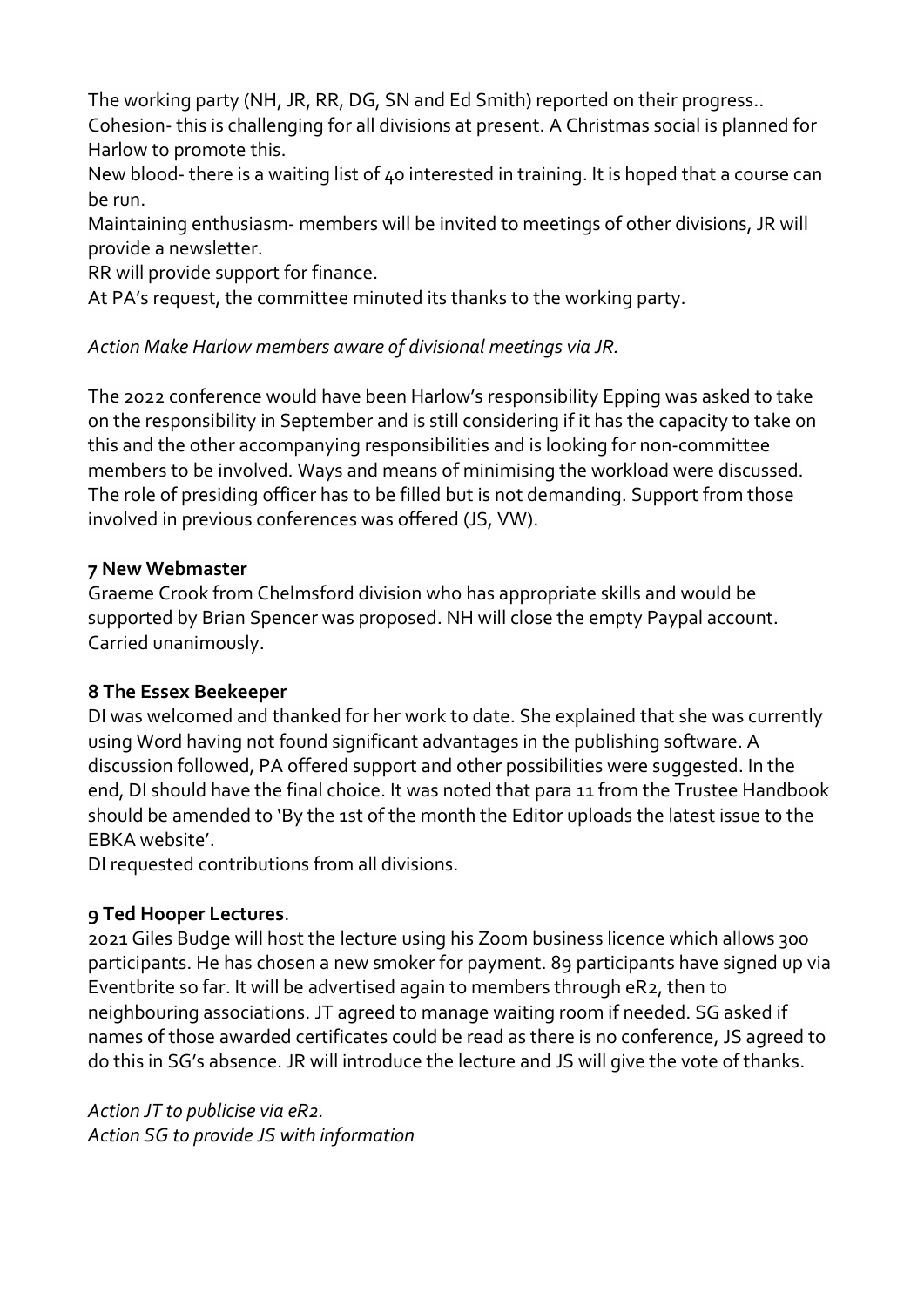2022 JR reported that there was sufficient interest in holding this in the Wax Chandlers' Hall. and it was agreed planning should go ahead. 2022 presents a one-off opportunity whilst Anthony Bickmore is master and JR has secured subsidies from the Wax Chandlers which bring the cost down to £10-12 per person. This includes use of the hall (capacity ca 70), a tour and simple refreshments. A speaker needs to be identified, possibly focussing on wax or honey or the recent report of social distancing in bees. There is a surcharge for weekend dates but this was agreed to be essential. June-July would be the preferred dates.

# Action JR to investigate further

# 10 Questions arising from divisional reports

EF had asked to be notified of divisional exam entries. SG said she could not do this directly because of GDPR issues. However if divisions nominated a point of contact for exams, entrants could be advised to contact them.

SG is participating in the BBKA educational forum.

It was noted that there was inconsistency in reporting trading activities in divisional reports and further discussion is needed on how this should be done. RR identified relevant information on the Charities and Trading area of the gov.uk website which may help identify relevant financial activity

Action Divisions to notify SG of point of contact for exams and assessments. Action Issue of reporting trading to be an agenda item at next meeting.

#### 11 2022 AGM

This is planned for 12th March and it is hoped to be an in person meeting. Venues are being investigated in the light of the high costs of using the Writtle Northumberland Lecture Theatre. Schools in Chelmsford will be investigated. A speaker is required. Nominations are required for the AGM posts also notification of those standing down. The notice must appear in the February Essex Beekeeper. Proposals will include the name change of M & D Hundred beekeepers.

Action Investigate possible speakers, perhaps check National Honey Show Action Please let VW know of nominations and resignations.

# 12 Correspondence

The correspondence from 'Quintessentially British Events' received by some divisions was discussed. It was agreed that for a number of reasons, they would not be an appropriate venue for a divisional honey show and might conflict with the EBKA honey show.